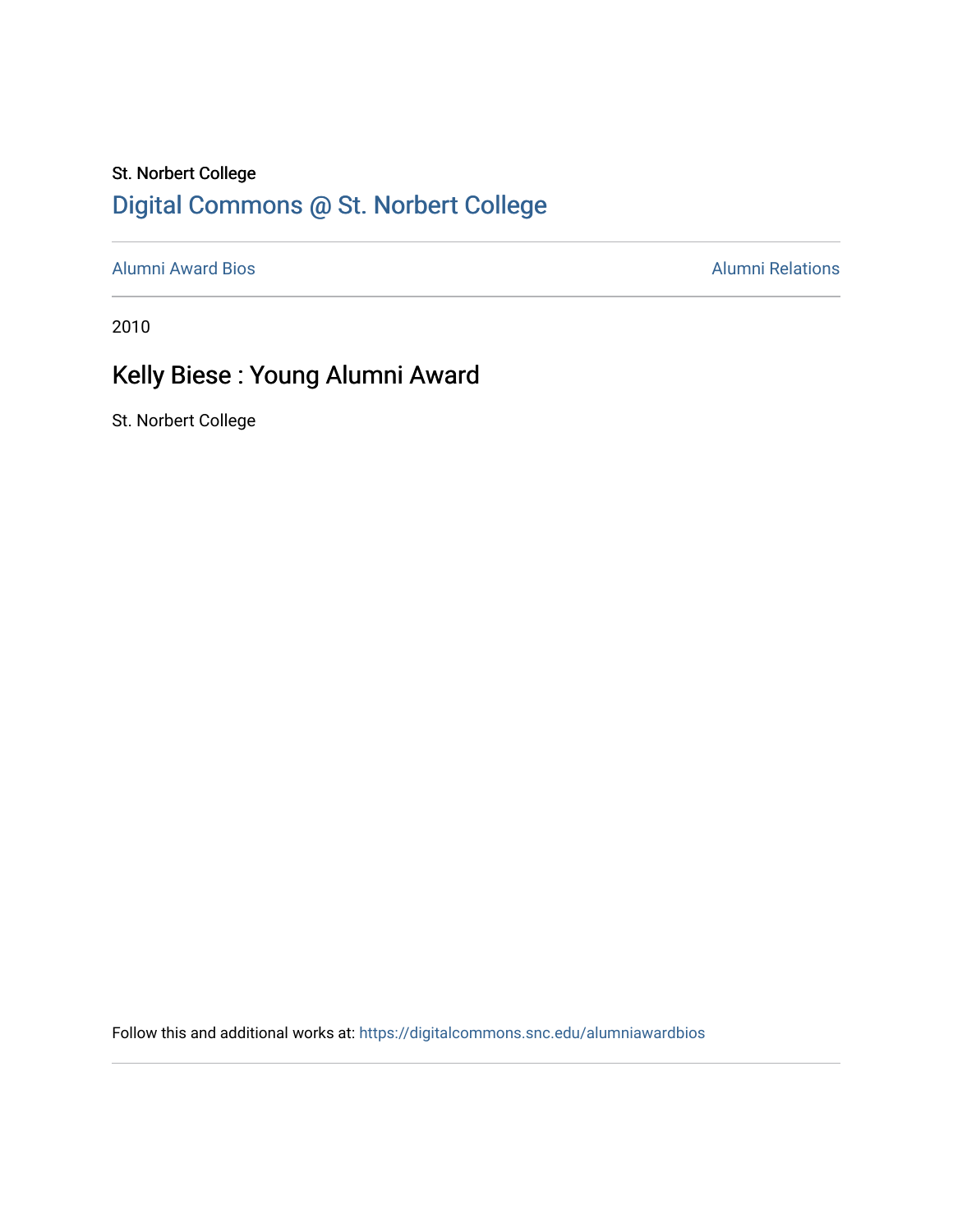

[Alumni](https://www.snc.edu/alumni/) [Alumni Awards](https://www.snc.edu/alumni/awards/) 2010 Young Alumni Award A

## [Alumni](https://www.snc.edu/alumni/index.html)

[Events & Reunions](https://www.snc.edu/alumni/event/index.html) [Behind the Arch](https://www.snc.edu/alumni/event/behindthearch/) [Benefits and Services](https://www.snc.edu/alumni/benefits.html) [Get Involved](https://www.snc.edu/alumni/getinvolved.html) [Give to SNC](http://giving.snc.edu/) [Alumni Awards](https://www.snc.edu/alumni/awards/index.html) [Past Recipients](https://www.snc.edu/alumni/awards/recipients.html) [Knight Lights](https://www.snc.edu/alumni/knightlights/index.html) [Alumni-Owned](https://www.snc.edu/alumni/directory/index.html) [Businesses Network](https://www.snc.edu/alumni/directory/index.html) [Alumni Board](https://www.snc.edu/alumni/alumniboard.html) [Student Alumni](https://www.snc.edu/alumni/saa.html) [Ambassadors](https://www.snc.edu/alumni/saa.html)

[Staff](https://www.snc.edu/alumni/contactus.html)

## 2010 Young Alumni Award Kelly Biese '01

Kelly Biese's involvement in helping and serving others while advancing her own life and career began as a student at SNC. She performed as principal euphonium in the Wind Ensemble, trumpet in the Concert Band, and trombone in the Jazz Band, and participated in Pep Band, Concert Choir, Low Brass Ensemble and Pit Orchestra. She was also a guest soloist and guest conductor with the De Pere City Band.

During her St. Norbert years, Kelly served as both a residence hall assistant and a music office assistant. She practice-taught instrumental music at local schools, and also gave private instruction in euphonium, trumpet and trombone. Impressively, Kelly managed to balance her full slate of activities with a strong academic performance; she graduated cum laude with a bachelor's degree in music.

After graduation, she went on to Bowling Green State University, earning master's degrees in euphonium performance (2006) and music education (2007). As a graduate teaching assistant, Kelly worked in the music library, taught a course in low brass techniques, and helped organize several school bands. She was principal euphonium in five musical groups, and taught music part-time at two area grade schools.

Since 2005, Kelly has been the director of bands for all the Catholic schools in Lima, Ohio, and conducts the high school's Concert Band, Marching Band, Pep Band, Jazz Band and Pit Orchestra. In 2007, she introduced a music theory course at the high school.

Of her teaching experiences, Kelly says: "… special to me is that I have the unique opportunity to work with my students and watch them grow from 5th grade through 12th grade, knowing that I taught them to play their very first note … There truly is no greater feeling than watching them walk across the stage at graduation and begin a new phase in their lives, knowing that God blessed me with the opportunity to play some small role in their growth and development." Kelly has also been a member of JUNCTION, a professional tubaeuphonium quartet, performing across the United States and Europe, including guest appearances with Pershing's Own U.S. Army Band, the Lexington Brass Band, and brass bands in Switzerland and Austria. She has also been honored by, among others, the International Women's Brass Conference Artist Euphonium Competition.

Recently, Kelly was one of three leaders who introduced "Celebrate Recovery," an international 12-step Christian recovery program in their community. In addition, she has served as a